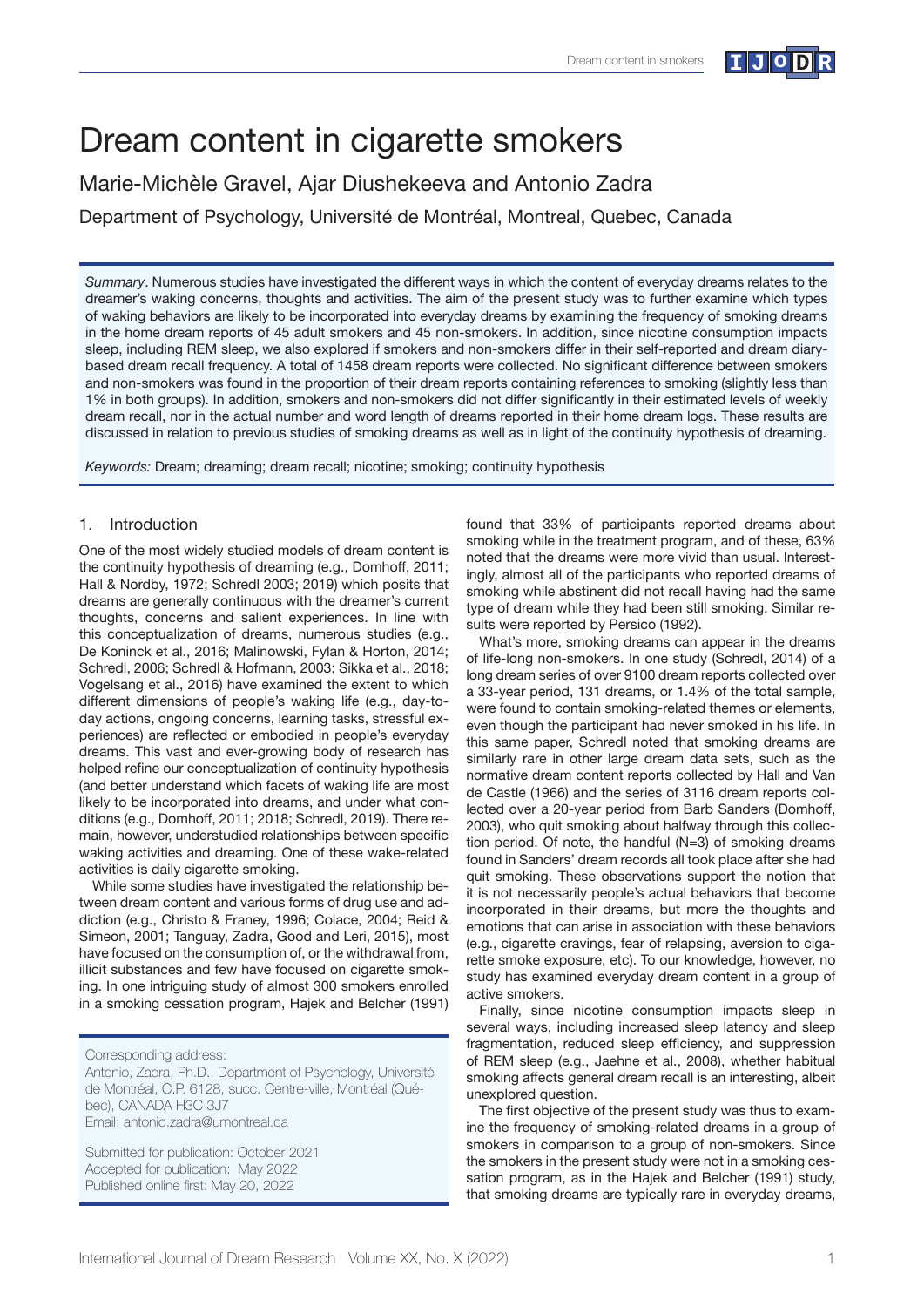

and that they can be sometimes experiences by life-long non-smokers, we expected the prevalence of smoking dreams to be very low in both groups. The second objective was to determine if dream recall frequency differs between smokers and non-smokers. Since very little is known about dream recall in smokers who are not in the process of abstinence, that nicotine induced sleep fragmentation could result in increased dream recall but its REM sleep suppression effect lead to diminished dream recall, this objective was exploratory.

### 2. Method

#### 2.1. Procedure

Participants were recruited through newspaper announcements as non-paid volunteers as part of a larger program of research investigating the relationship between dream content, personality and well-being. They were then required to provide, upon awakening, a complete written description of each remembered dream in a daily log (pen and paper format) for a minimum of two consecutive weeks. In addition, participants completed several measures of personality and well-being as well as a 72-item Sleep & Dream Questionnaire. The protocol was accepted by the university's Ethics Committee and a signed consent was obtained from each participant.

#### 2.2. Measures

#### *2.2.1 Smoking status*

One item on the sleep and dream questionnaire asked if the participant was a smoker and, if yes, the approximate number of cigarettes smoked per day. This question was used to identify cigarette smokers within the larger sample. Smokers were then compared to a group of non-smokers paired for sex and age (plus or minus 2 years) also obtained from the larger sample.

#### *2.2.2 Dream recall*

One open-ended question on the sleep and dream questionnaire required participants to estimate the number dreams recalled on average per week. In addition, the number of dreams reported in each participant's home dream log was calculated and expressed as a weekly mean. The average number of words per dream report was also calculated.

#### *2.2.3 Cigarette dreams*

Dream reports were read by the first and last authors (MMG, AZ) who manually identified all dream reports that contained any reference to cigarette smoking (e.g., active smoking, presence or reference to cigarettes, having other people in the dream smoke). These reports were then reviewed by a research assistant before being tabulated as a "smoking dream."

# 2.3. Participants

To be included, participants needed to have completed their home dream log for at least two consecutive weeks. In addition, to limit variability in daily smoking frequency and to focus on habitual as opposed to occasional smokers, only those participants reporting smoking 10 or more cigarettes per day were selected for inclusion in the smoking group.

A total of 45 smokers (37 women, 8 men; mean age of 29.4  $\pm$  8.9 years) reporting smoking at least 10 cigarettes per day (daily mean number of cigarettes smoked =  $16.8 \pm 6.7$ ; max = 35 cigarettes /day) and who completed at least two consecutive weeks of a home dream diary were identified. This group was then compared to a group of 45 non-smokers matched for sex (37 women, 8 men) and age (29.6  $\pm$  9.1 years) who also had completed at least two consecutive weeks of home dream logs as part of the program of research. All analyses were computed using IBM SPSS Version 28. For all group comparisons, the Bayes factor statistic was included to indicate the strength of the evidence in favor of the null hypothesis, with values between 1 and 3 representing anecdotal evidence, values between 3 and 10 moderate evidence, and values above 10 as strong evidence in favor of  $H_0$  (e.g., Lee & Wagenmakers, 2013; Schmalz, Biurrun Manresa & Zhang, 2021).

# 3. Results

When asked to estimate the average number of dreams typically recalled per week, smokers reported remembering  $4.11 \pm 2.45$  dreams per week while non-smokers reported an estimated average of  $4.88 \pm 2.62$  dreams per week. An independent samples t-test revealed that this difference was not statistically significant (t(88) =  $1.44$ ; p =  $.155$ ; Bayes  $factor = 2.38$ ).

A total of 1458 dream reports were collected from the 90 participants; 675 dream reports from the 45 smokers and 783 reports from non-smokers. Smokers kept their home dream logs for an average of  $22.6 \pm 5.7$  days (max = 30 days) and non-smokers for  $23.8 \pm 4.9$  days (max = 31 days), a non-significant difference  $(t(88) = 1.05; p = .297;$  Bayes factor = 3.70). A weekly mean of  $4.55 \pm 1.92$  dreams was reported in the smokers' home dream logs while non-smokers reported a weekly average of  $4.92 \pm 2.34$  dreams in their journals. This difference was not statistically significant (t(88) =  $0.81$ ; p = .418; Bayes factor  $= 4.55$ ). Similarly, the mean number of words per dream report for smokers (101.9  $\pm$  30.1) and non-smokers  $(116.1 \pm 42.1)$  was not significantly different  $(t(88) = 1.84;$  $p = .070$ ; Bayes factor = 1.31)

Of the 1458 dream reports, 13 were smoking dreams, or 0.9% of all dreams collected, and each of these dreams featured either the participant or another dream character actively smoking a cigarette, including one case where a character was described as smoking a cigarette containing a mixture of tobacco and marijuana. Of the 13 smoking dreams, seven were reported by smokers (one smoking dream each; 1.03% of all smokers' dream reports) and the other six dreams by six non-smokers (0.77% of all control participants' dream reports). Although the sample of smoking dreams found in our participants' dream logs is limited, it is worth noting that of the six smoking dreams reported by non-smokers, only one featured solely the participant smoking, one had both the dreamer as well as several other dream characters smoking, while the remaining four smoking dreams all featured non-self dream characters smoking. By contrast, only one of the seven smoking dreams reported by current smokers featured a character other than the dream self engaged in smoking behavior.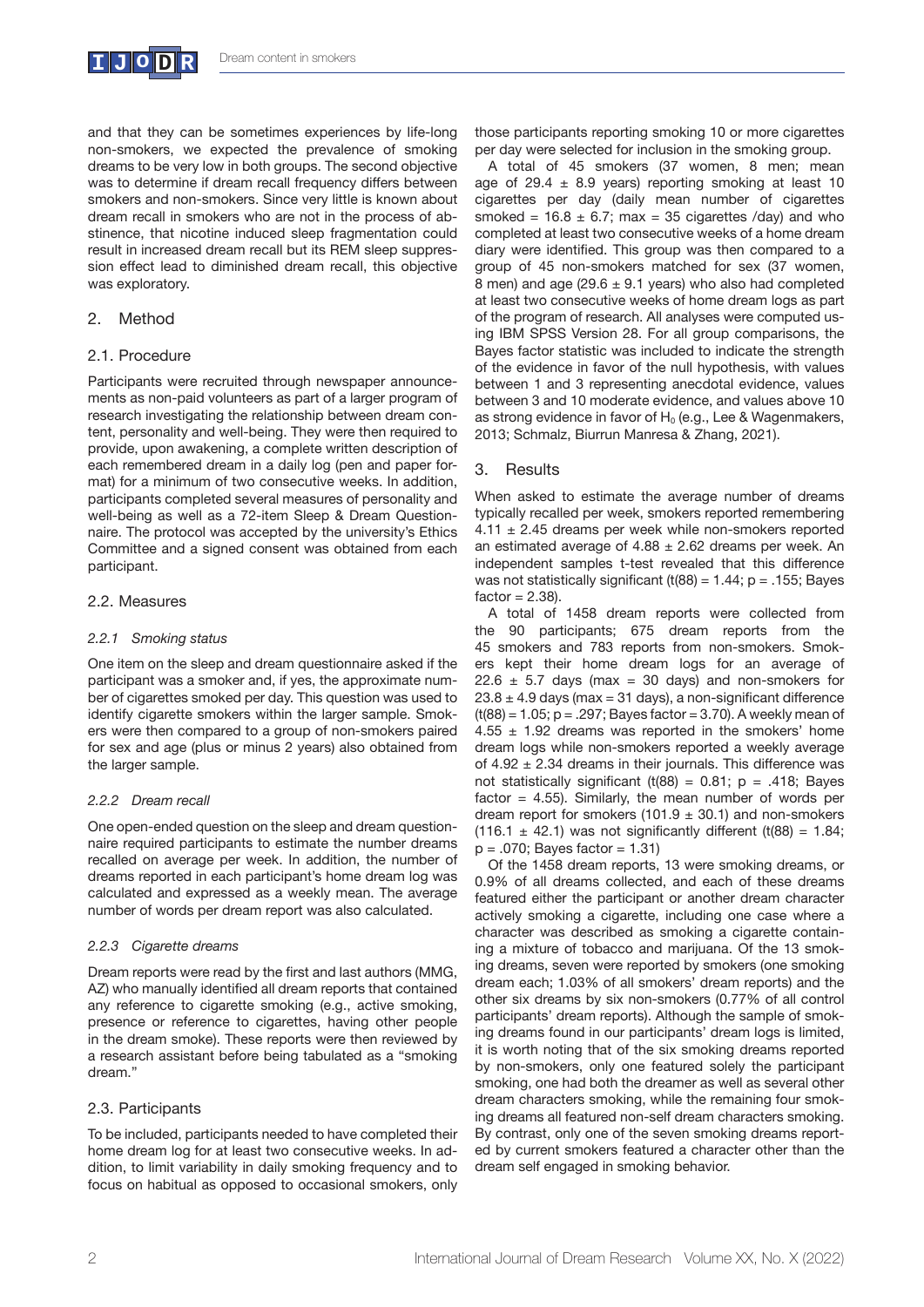

### 4. Discussion

The first objective of the present study was to determine if smokers reported more dreams with smoking-related references when compared to a group of non-smokers. Our results show that smoking dreams can be experienced by smokers and non-smokers alike but that their occurrence is rare (about 1% of all dream reports) in both groups. While these findings are consistent with previous studies of long individual dream series (e.g., Domhoff, 2003; Schredl, 2014), they add to the limited and circumscribed literature on smoking dreams by providing results more easily generalizable to larger groups of participants. Moreover, as detailed below, these results support the view that it is not so much the amount of time spent engaging in certain daily activities that impacts whether or not these activities are incorporated into people's dreams, but the emotional salience of the experiences themselves (e.g., Eichenlaub et al, 2018; Malinowksi & Horton, 2014; Schredl, 2000; 2006).

Habitual smokers, who may smoke 10-20 or more cigarettes per day, typically do so while engaged in other activities (e.g., while driving, listening to music, working in front of a computer, talking with others outside of their work building or within designated smoking areas, etc). Hence, over time, the smoking behavior itself can be taken for granted and become entwined in a variety of other everyday routines. By contrast, people newly abstaining from smoking typically experience challenging cravings and emotionally charged thoughts related to nicotine consumption and other difficulties related to maintained abstinence. In all likelihood, it is these emotionally charged thoughts, ongoing concerns and personally meaningful experiences that most contribute to the increased appearance of smoking dreams in these individuals, as reported by Hajek and Belcher (1991). In other words, as suggested by others (e.g., Eichenlaub et al., 2018; Malinowski & Horton, 2014; Schredl, 2000; 2006), dream content may be more continuous with emotionally intense waking-life experiences than with the associated behaviors in and of themselves. That said, the finding that the seven smokers who experienced a smoking dream during the study reported consuming a considerably greater number of cigarettes per day (24.4) than the 37 smokers who did not experience a smoking dream (15.1 cigarettes/day) suggests that these people's stronger need for, preoccupation with, or addiction to, cigarettes may have played a role in their experiencing a smoking dream. Finally, it should be noted that the one self-smoking dream reported by a non-smoker was described as a "relapse" dream in which the participant became distraught and very upset in her dream by the fact that she had started smoking again after a successful period of abstinence. This dream report is in line with the idea that smoking dreams, like other kinds of drug-related dreams, can be related to periodic cravings or concerns about relapses in abstinent individuals and highlights the need for studies such as the present one to assess participants' past experiences with smoking.

The study's second, exploratory goal was to examine if smokers and non-smokers differed in terms of dream recall frequency. We found no significant between group differences in questionnaire based or log-based measures of dream recall, nor in mean dream report length as indexed by the number of words per dream. That said, it is worth noting that non-smokers obtained somewhat higher values on all three of these variables. In addition, since participation in this dream-related study was purely voluntary, people

with very low levels of dream recall (regardless of smoking status) may not have been interested in taking part in a study on dreams. This possibility is supported by the fact that participants in both groups recalled approximately 4.5 dreams per week, a level of dream recall markedly greater than the roughly one dream people generally remember per week (e.g., Schredl, 2008) and that they maintained their home dream journals for an average of close to three weeks, speaking to their probable motivation and interest in dreams. Hence, both groups are not representative of the general population and the finding that smokers and nonsmokers do not differ in levels of dream recall needs to be viewed with caution.

Finally, several methodological limitations need to be taken into account. In the present study, smoking status was assessed with a single question asking whether the person was a smoker and, if so, the average number of cigarettes consumed per day. Future studies aiming to clarify the nature and content of smoking dreams in relation to waking-life parameters would benefit from additional information, such smoking history, attempts or intentions to quit, attitudes towards smoking, impact of smoking restrictions (e.g., at work, in bars, restaurants), whether others in their immediate environment also smoke, exposure to second-hand smoke, etc. In addition, when compared to regular smokers, occasional smokers (e.g., those who smoke only at parties, in the evening, on weekends) may have very different motivations for smoking (e.g., relaxation, social considerations) and thus show different relations to smoking representations in their dreams. Finally, laboratory studies are needed to explore the possible effects of cigarette smoking, including of pre-sleep nicotine consumption, on dreams across sleep cycles and stages.

In sum, the results of the present study indicate that smoking dreams occur with a similarly low frequency (approximately 1% of dream reports) in the everyday home dreams of smokers and non-smokers alike and suggest that both groups report similar levels of dream recall.

#### Acknowledgments:

Research supported by a grant to AZ from the Social Sciences and Humanities Research Council of Canada.

#### **References**

- Christo, G. and Franey, C. (1996). Addicts drug-related dreams: Their frequency and relationship to six-month outcomes. Substance Use & Misuse, 31(1), 1-15. doi: 10.3109/10826089609045795
- Colace, C. (2004). Dreaming in addiction: a study on the motivational bases of dreaming processes. Neuropsychoanalysis, 6(2), 165-179. doi: 10.1080/15294145.2004.10773458
- De Koninck, J., Bradshaw, S., Lafreniere, A., Amini, R., & Lortie-Lussier, M. (2016). Threats in dreams, emotions and the severity of threatening experiences in waking. International Journal of Dream Research, 9(2), 102-109. doi: dx.doi.org/10.11588/ijodr.2016.2.27214
- Domhoff, G. W. (1996). Finding meaning in dreams: a quantitative approach. Plenum Press, 1996). doi:10.1007/978- 1-4899-0298-6
- Domhoff, G. W. (2003). The scientific study of dreams: Neural networks, cognitive development, and content analysis. Washington, DC: American Psychological Association.
- Domhoff, G. W. (2011). Dreams Are embodied simulations that dramatize conceptions and concerns: The continuity